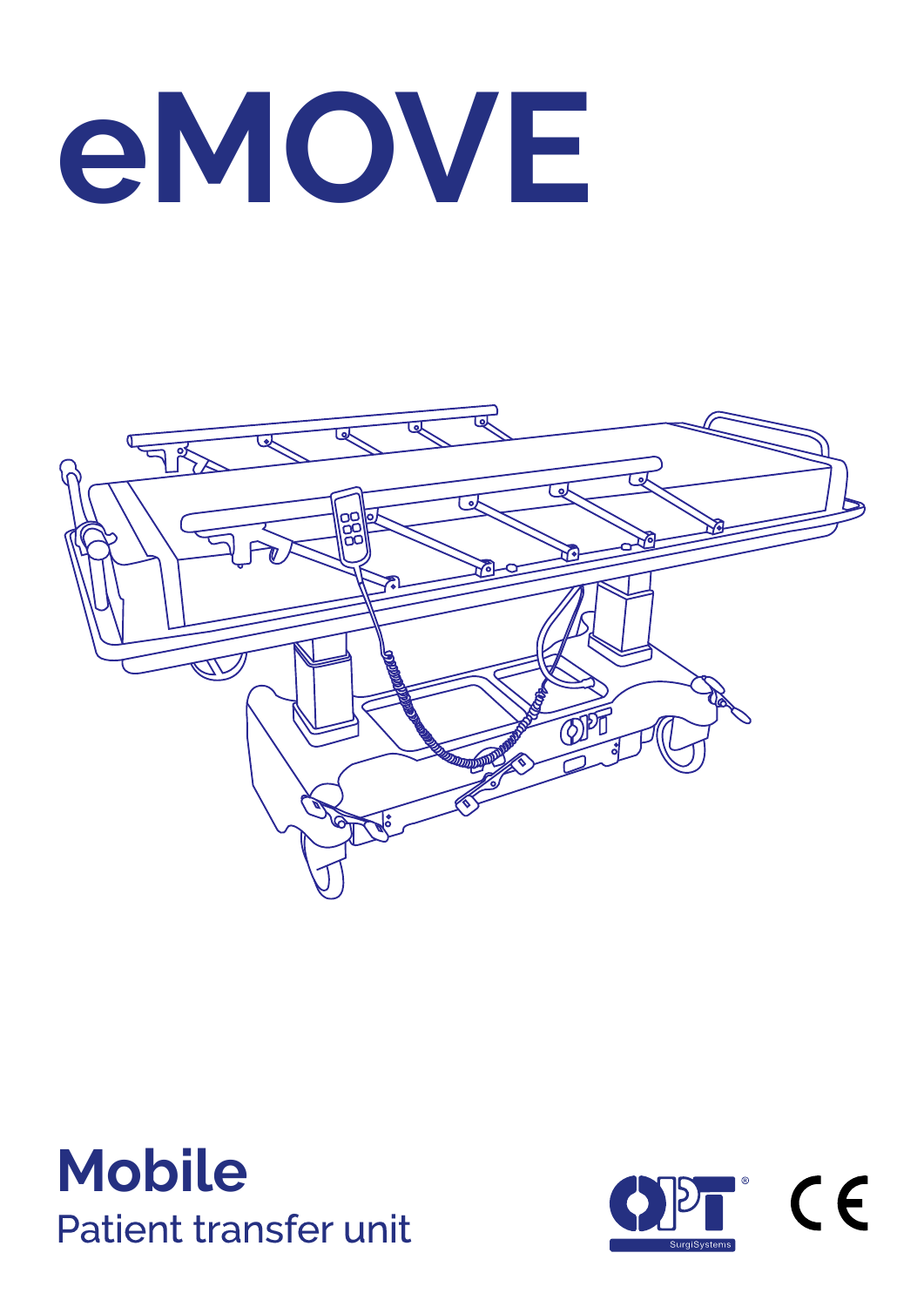

### **OPT** presents: **an innovative solution for patient transfer and handling!**

## Why should you choose a mobile transfer system?

Numerous investigations carried out both at national and international level document that the **healthcare professional** involved in the **manual handling of** uncooperative or non-self-sufficient **patients** falls into the working categories most affected by pathologies and disorders of the **musculoskeletal system**. In fact, the collected data show that, in many cases, the patient movement operations that daily occur in the different hospital wards, implicate significant overloads for the lumbar spine of the operators, with a consequent exceeding of those limits considered to be 'physiological'.

## How can then the exposure to load damage be reduced?

The new **eMove** is the tailor-made solution that offers benefits on several fronts. In fact, besides **assisting with the transport and transfer** of the person undergoing the treatment, it also helps to **reduce and prevent** those **illnesses and injuries** to which doctors and nurses are constantly exposed to, thus making this type of operations simpler, faster and safer.



# **Technical Data**

| : Device code                                  | $: 3800 - 000$                                      | <b>∷ Batteries</b>                                        | $(12V.20Ah)$ x2                                                                                                                                      |
|------------------------------------------------|-----------------------------------------------------|-----------------------------------------------------------|------------------------------------------------------------------------------------------------------------------------------------------------------|
| : UDI code                                     | $\frac{1}{2}$ 805053913-0004-VX $\frac{1}{2}$ Power |                                                           | $\frac{1}{2}$ 270 W                                                                                                                                  |
| $\therefore$ Length x width                    | :2140 x 810 mm                                      | $\therefore$ Power supply                                 | $\div$ AC 100-240V 50/60 Hz                                                                                                                          |
| Height (minimum + maximum)                     | $650 \div 1050$ mm                                  | <b>Noise</b>                                              | $\frac{1}{2}$ < 55 dB                                                                                                                                |
|                                                |                                                     | <b>Protection against electrical hazards</b>              | $\therefore$ Class 1                                                                                                                                 |
| $\therefore$ Weight                            | 285 kg                                              | <b>Protection against direct and indirect</b><br>contacts | $\frac{1}{2}$ Device Type B                                                                                                                          |
| $\frac{1}{2}$ Total length of transfer surface | $\cdot$ 1950 mm                                     |                                                           |                                                                                                                                                      |
| $\,$ Maximum transfer table translation        | $\frac{1}{2}$ 600 mm                                | $\cdot$ Conditions of use                                 | Ambient temperature<br>$15^\circ \div 35^\circ$ °C<br>: Relative humidity $30\% \div 60\%$<br>$\frac{1}{2}$ Atmospheric pressure 800 $\div$ 1060 hPa |
| Maximum applicable load                        | : 200 kg                                            |                                                           |                                                                                                                                                      |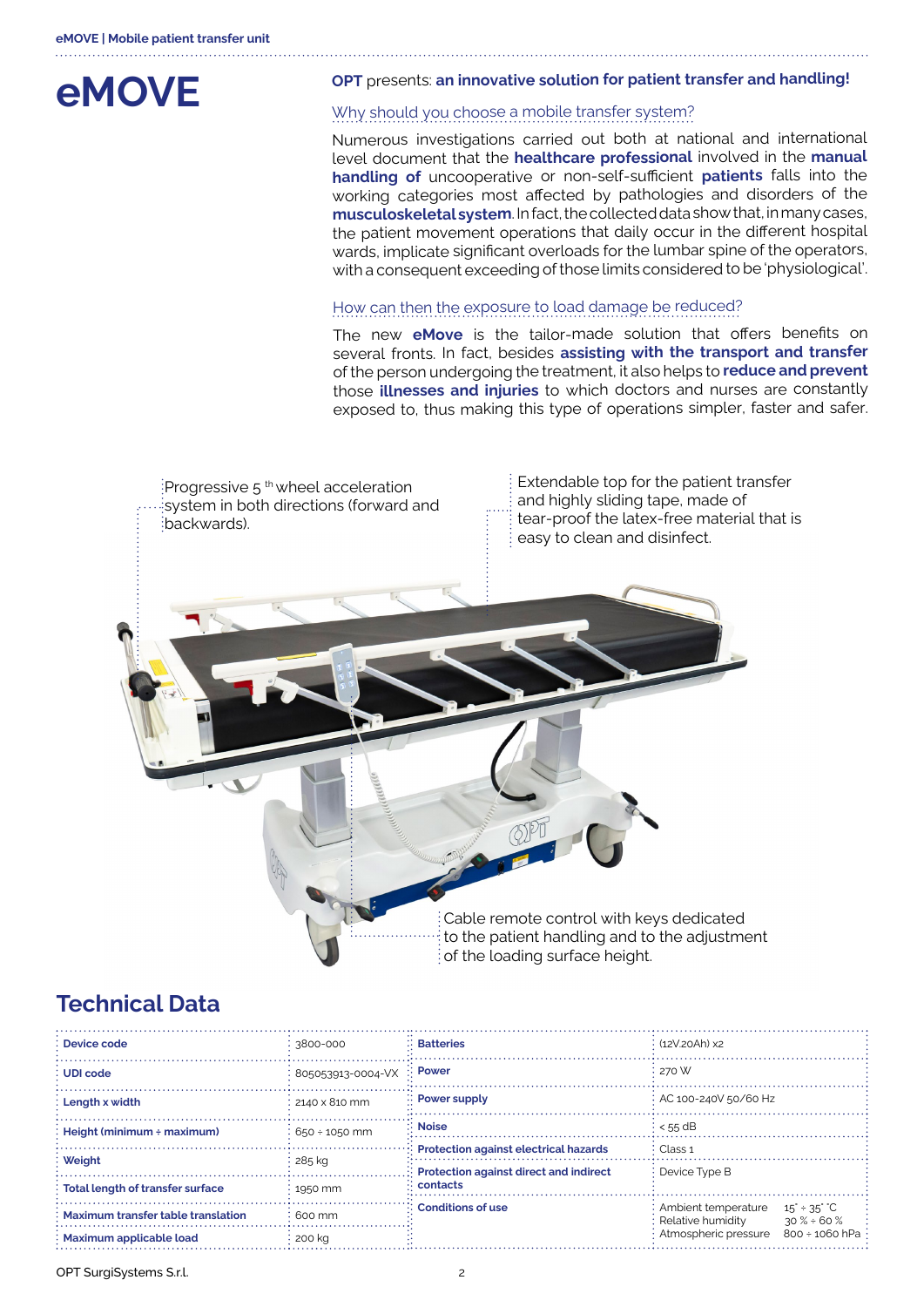## **Transfer top translation**

The transfer is given by the lateral extension of the thin **eMOVE** surface in conjunction with the sliding tape rotation underneath the patient. This combination of actions ensures that the latter is picked up transferred in an atraumatic and total safety way, avoiding, at the same time, potential handling and loading injuries for the nursing staff.

# **Exclusive active safeties**



Patient loading and unloading operations can be performed only if the safety sensor positioned on the tape recognises that the retractable side rail is correctly lowered.







The braking system that acts on all the 4 wheels is equipped with a control sensor that allows the patient to be transferred only when the transfer unit is correctly braked.

## **Side rail sensor Brake sensor 5 th wheel sensor**

In addition to the 4 swivelling castors that allow to freely handle the device, **eMOVE** also has an additional 5<sup>th</sup> electric and directional wheel, which is equipped with a sensor that enables its movement to assist operators during the transport of the unit and of the patient.

## **Full standard equipment**



# **Particularly suitable for**

- Bariatric surgery
- Intensive care
- First aid
- **Neurosurgery**
- **Traumatology**



**I.V. Stand Tank holder Tank holder Storage tray** 

- Burn unit
- Cardiac Surgery
- Radiology/CAT scan
- Emergency surgery



## **Compliant with the following regulatory references**

- Regulation (EU) no. 2017/745 on medical devices (MDR)
- **EU Declaration of Conformity**
- Directive 2006/46/EC